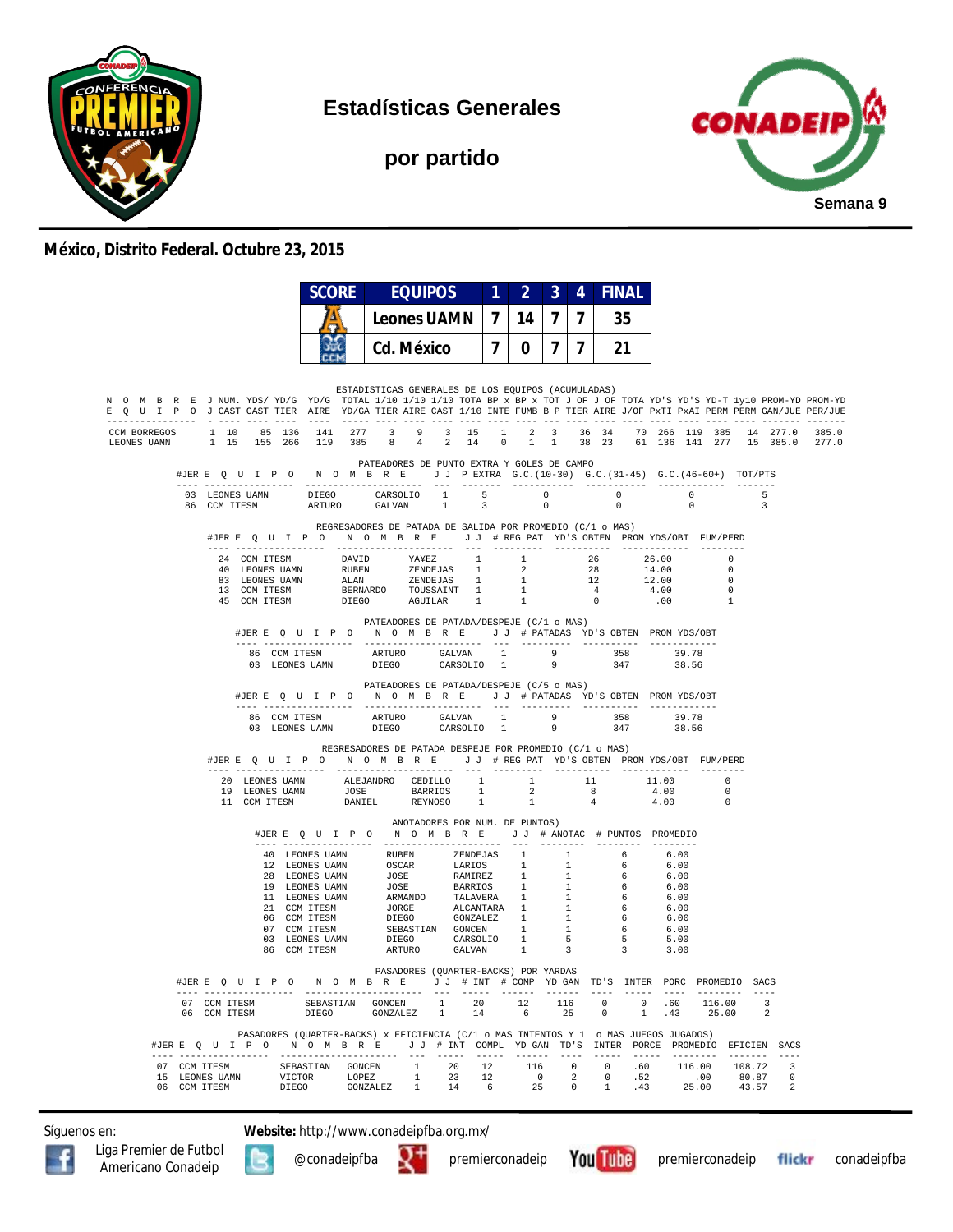

## **Estadísticas Generales**

# **por partido**



| RECEPTORES POR NUM DE RECEPCIONES<br>#JERE QUIPO NOMBRE JJ #RECEP YD'S 1 y 10 TD'S PROMEDIO FUMBLES |                                                                                   |                              |                                  |                                                                                                                                                                                                                                                        |  |                          |                                            |                                              |                                                                       |                                  |                      |                                                                      |                         |
|-----------------------------------------------------------------------------------------------------|-----------------------------------------------------------------------------------|------------------------------|----------------------------------|--------------------------------------------------------------------------------------------------------------------------------------------------------------------------------------------------------------------------------------------------------|--|--------------------------|--------------------------------------------|----------------------------------------------|-----------------------------------------------------------------------|----------------------------------|----------------------|----------------------------------------------------------------------|-------------------------|
|                                                                                                     |                                                                                   |                              |                                  |                                                                                                                                                                                                                                                        |  | -------------            |                                            |                                              |                                                                       |                                  | ________________     |                                                                      |                         |
|                                                                                                     | 19 LEONES UAMN                                                                    |                              |                                  | JOSE BARRIOS                                                                                                                                                                                                                                           |  | 1                        | 6                                          | 66                                           | $\overline{\mathbf{3}}$                                               | $\mathbf{1}$                     |                      | 11.00                                                                | 0                       |
|                                                                                                     | 09 CCM ITESM<br>11 LEONES UAMN                                                    |                              | FERNADO                          | LANGLE<br>ARMANDO TALAVERA 1                                                                                                                                                                                                                           |  | 1                        | 6<br>$\overline{\phantom{a}}$ 2            | 49<br>45                                     | 4<br>1                                                                | $\overline{0}$<br>$\overline{1}$ |                      | 8.17<br>$\Omega$<br>22.50<br>- 0                                     |                         |
|                                                                                                     | 03 CCM ITESM                                                                      |                              |                                  |                                                                                                                                                                                                                                                        |  |                          |                                            |                                              | 2                                                                     | $\overline{\phantom{0}}$         |                      | 13.00<br>$\overline{\phantom{0}}$                                    |                         |
|                                                                                                     | 21 CCM ITESM<br>21 CCM ITESM<br>24 CCM ITESM<br>87 CCM ITESM                      |                              |                                  |                                                                                                                                                                                                                                                        |  |                          |                                            |                                              | $\mathbf{1}$<br>$\mathbf{1}$                                          | $\mathbf{1}$<br>$\overline{0}$   |                      | 11.00<br>$\overline{\phantom{0}}$<br>- 0                             |                         |
|                                                                                                     |                                                                                   |                              |                                  |                                                                                                                                                                                                                                                        |  |                          |                                            | 13                                           | 1                                                                     | $\overline{0}$                   |                      | 4.25<br>13.00<br>$\overline{\phantom{0}}$                            |                         |
|                                                                                                     | 01 LEONES UAMN                                                                    |                              |                                  |                                                                                                                                                                                                                                                        |  |                          |                                            | 5 <sub>5</sub>                               | $\overline{0}$                                                        | $\overline{0}$                   |                      | 5.00<br>$\overline{\phantom{0}}$                                     |                         |
|                                                                                                     | 13 CCM ITESM<br>40 LEONES UAMN                                                    |                              |                                  | ARMANDO TALAVEKA 1 2 12<br>RICARDO PADO 1 3 39<br>JORGE ALCANTARA 1 2 22<br>DAVID YAVEZ 1 4 17<br>RICARDO ARIZMENDI 1 4 13<br>FERNADO ESPARZA 1 1 5<br>BERNADO ESPARZA 1 1 4<br>1 5<br>NUTHER TOUSSAINT 1 1 4<br>TUTHER TRONALLED TOUSSAINT 1 1        |  |                          | 1                                          | $\overline{2}$                               | $\overline{0}$<br>$\overline{0}$                                      | $\overline{0}$<br>1              |                      | 4.00<br>$\overline{\phantom{0}}$<br>2.00<br>$\overline{\phantom{0}}$ |                         |
|                                                                                                     | 33 LEONES UAMN                                                                    |                              |                                  | RUBEN ZENDEJAS 1<br>JEAN TORRES 1                                                                                                                                                                                                                      |  |                          | $\overline{2}$                             | $\sim$ 1                                     | $\overline{0}$                                                        | $\overline{0}$                   |                      | .50<br>$\overline{\phantom{0}}$                                      |                         |
|                                                                                                     |                                                                                   |                              |                                  | CORREDORES DE BALON (POR YARDAS)                                                                                                                                                                                                                       |  |                          |                                            |                                              |                                                                       |                                  |                      |                                                                      |                         |
|                                                                                                     | #JERE QUIPO NOMBRE JJ #ACARR YDOBTEN 1 y 10 LOG TDOBT PROMYDS FUMBLES             |                              |                                  |                                                                                                                                                                                                                                                        |  |                          |                                            |                                              |                                                                       |                                  |                      |                                                                      |                         |
|                                                                                                     | 40 LEONES UAMN<br>21 CCM ITESM                                                    |                              |                                  | - ----------------------<br>RUBEN ZENDEJAS 1 9<br>JORGE ALCANTARA 1 10<br>------- 1 4                                                                                                                                                                  |  |                          |                                            | 131<br>72                                    | $4\overline{4}$<br>2                                                  |                                  | 1<br>$\mathbf{1}$    | 14.56<br>7.20                                                        | $\circ$<br>$\mathbf{1}$ |
|                                                                                                     | 33 LEONES UAMN                                                                    |                              | JEAN                             | TORRES 1                                                                                                                                                                                                                                               |  |                          |                                            | 47                                           | $\overline{2}$                                                        |                                  | $\overline{0}$       | 11.75                                                                | 0                       |
|                                                                                                     | 15 LEONES UAMN                                                                    |                              |                                  |                                                                                                                                                                                                                                                        |  |                          |                                            | $44$<br>$35$<br>$21$<br>$17$<br>$12$<br>$12$ | 1                                                                     |                                  | $\overline{0}$       | 4.00                                                                 | 1                       |
|                                                                                                     | 86 CCM ITESM<br>28 CCM ITESM                                                      |                              |                                  |                                                                                                                                                                                                                                                        |  |                          |                                            |                                              | $\mathbf{1}$<br>$\overline{0}$                                        |                                  | $\overline{0}$       | $0 \t 35.00$<br>2.33                                                 | 0<br>0                  |
|                                                                                                     | 12 LEONES UAMN                                                                    |                              |                                  |                                                                                                                                                                                                                                                        |  |                          |                                            |                                              | $\overline{0}$                                                        |                                  | 1                    | 2.83                                                                 | 0                       |
|                                                                                                     | 44 LEONES UAMN                                                                    |                              |                                  |                                                                                                                                                                                                                                                        |  |                          |                                            |                                              | $\begin{smallmatrix}0\\1\end{smallmatrix}$                            |                                  | $\overline{0}$       | 6.00                                                                 | 0                       |
|                                                                                                     | 83 LEONES UAMN<br>28 LEONES UAMN                                                  |                              |                                  |                                                                                                                                                                                                                                                        |  |                          |                                            | 11                                           |                                                                       |                                  | $\overline{0}$<br>1  | 12.00<br>5.50                                                        | 0<br>0                  |
|                                                                                                     | 06 CCM ITESM                                                                      |                              |                                  | VICTOR LOPEZ 1 11<br>NECTOR LOPEZ 1 11<br>HECTOR COLUNA 1 9<br>SCCAR LARIOS 1 6<br>ALEJANDRO CONTRERAS 1 2<br>ALAIN ZEMBEJAS 1 1<br>JOSE RAMIREZ 1 2<br>DEEGO GONZALEZ 1 2<br>DEEGO GONZALEZ 1 3<br>DEEGO GONZALEZ 1 8<br>DEEGO GONZALEZ 1 8           |  |                          |                                            | 10                                           | $\begin{matrix}0\\0\end{matrix}$                                      |                                  | 1                    | 1.25                                                                 | 0                       |
|                                                                                                     | 13 CCM ITESM                                                                      |                              |                                  | BERNARDO TOUSSAINT 1                                                                                                                                                                                                                                   |  | $\overline{\mathbf{3}}$  |                                            | 5                                            | $\overline{0}$                                                        |                                  | $\overline{0}$       | 1.67                                                                 | $\Omega$                |
|                                                                                                     |                                                                                   |                              |                                  | INTERCEPTORES DE PASES (POR # DE PASES INTECEPTADOS)<br>#JERE QUIPONOMBRE JJ # INT YD'S PROM                                                                                                                                                           |  |                          |                                            |                                              |                                                                       |                                  |                      |                                                                      |                         |
|                                                                                                     |                                                                                   |                              | ---- ----------------            |                                                                                                                                                                                                                                                        |  | ----------------------   |                                            | and control                                  | 1                                                                     | ---- ----<br>12 1.00             |                      |                                                                      |                         |
|                                                                                                     |                                                                                   |                              | 55 LEONES UAMN                   |                                                                                                                                                                                                                                                        |  | MARTIN LOYA              |                                            | $\mathbf{1}$                                 |                                                                       |                                  |                      |                                                                      |                         |
|                                                                                                     |                                                                                   |                              |                                  | TACLEADORES (POR # DE TACLEADAS)<br>#JERE QUIPO NOMBRE JJ # TACL # ATRA PROM FUM/RECU                                                                                                                                                                  |  |                          |                                            |                                              |                                                                       |                                  |                      |                                                                      |                         |
|                                                                                                     |                                                                                   |                              | 14 CCM ITESM                     |                                                                                                                                                                                                                                                        |  |                          |                                            | 8 <sup>1</sup>                               | $\sim$ 0                                                              | 8.00                             |                      | - 0                                                                  |                         |
|                                                                                                     |                                                                                   |                              | 22 LEONES UAMN                   | JULIO OBREGON 1<br>NORMAN VAZQUEZ 1                                                                                                                                                                                                                    |  |                          |                                            | $6\overline{6}$                              | $\overline{\phantom{0}}$                                              | 6.00                             |                      | $\circ$                                                              |                         |
|                                                                                                     |                                                                                   |                              | 24 LEONES UAMN<br>10 LEONES UAMN | JUAN AGUILUZ 1                                                                                                                                                                                                                                         |  |                          | $\mathbf{1}$                               | 6<br>5                                       | $\Omega$<br>1                                                         | 6.00<br>5.00                     |                      | - 0<br>. വ                                                           |                         |
|                                                                                                     |                                                                                   |                              | 18 LEONES UAMN                   |                                                                                                                                                                                                                                                        |  |                          | $\mathbf{1}$                               | 4                                            | $\overline{\phantom{0}}$                                              | 4.00                             |                      | - 0                                                                  |                         |
|                                                                                                     |                                                                                   |                              | 26 LEONES UAMN                   | RODRIGO HERNANDEZ 1                                                                                                                                                                                                                                    |  |                          | $\mathbf{1}$                               | 4 <sup>1</sup><br>$\overline{4}$             | $\overline{0}$                                                        | 4.00                             |                      | $\overline{\phantom{0}}$                                             |                         |
|                                                                                                     |                                                                                   |                              | 02 LEONES UAMN<br>16 LEONES UAMN | SALVADOR CABRERA 1                                                                                                                                                                                                                                     |  |                          |                                            | 4                                            | $\overline{0}$<br>$\overline{\phantom{0}}$                            | 4.00<br>4.00                     |                      | 1<br>- 0                                                             |                         |
|                                                                                                     |                                                                                   |                              | 26 CCM ITESM                     | CESAR AGUILAR<br>EMMANUEL NIETO                                                                                                                                                                                                                        |  |                          | $\mathbf{1}$                               | 4                                            | $\overline{0}$                                                        | 4.00                             |                      | - 0                                                                  |                         |
|                                                                                                     |                                                                                   |                              | 90 CCM ITESM<br>30 CCM ITESM     | EMANUEL NETO 1<br>PENICAL MACIAS 1<br>ERICK GAMBORINO 1<br>JOSE CASARRUBIA 1<br>LUIS GOMEZ 1<br>RICARDO LANGLE 1<br>DIEGO SALCEDO 1<br>MARTIN LOYOLA 1<br>PEDRO FRAGOSO 1<br>FERNANDO JIMENEZ 1<br>PABLO JIMENEZ 1<br>PABLO JIMENEZ 1<br>PABLO JIMENEZ |  |                          | 1                                          | $4 -$<br>4                                   | $\overline{0}$<br>$\overline{0}$                                      | 4.00<br>4.00                     |                      | - 0<br>$\overline{1}$                                                |                         |
|                                                                                                     |                                                                                   |                              | 69 LEONES UAMN                   |                                                                                                                                                                                                                                                        |  |                          |                                            | $\overline{\mathbf{3}}$                      | $\overline{0}$                                                        | 3.00                             |                      | - 1                                                                  |                         |
|                                                                                                     |                                                                                   |                              | 91 LEONES UAMN                   |                                                                                                                                                                                                                                                        |  |                          |                                            | $\overline{\mathbf{3}}$                      | $\overline{\phantom{0}}$                                              | 3.00                             |                      | 0                                                                    |                         |
|                                                                                                     |                                                                                   |                              | 29 LEONES UAMN<br>02 CCM ITESM   |                                                                                                                                                                                                                                                        |  |                          |                                            | $\overline{\mathbf{3}}$<br>$\frac{3}{3}$     | $\overline{0}$<br>$\overline{0}$                                      | 3.00                             | 3.00                 | $\Omega$<br>- 0                                                      |                         |
|                                                                                                     |                                                                                   |                              | 17 LEONES UAMN                   |                                                                                                                                                                                                                                                        |  |                          |                                            | $\overline{2}$                               | $\overline{\phantom{0}}$                                              | 2.00                             |                      | - 0                                                                  |                         |
|                                                                                                     |                                                                                   |                              | 55 LEONES UAMN                   |                                                                                                                                                                                                                                                        |  |                          |                                            |                                              |                                                                       | 2.00                             |                      | - 0                                                                  |                         |
|                                                                                                     |                                                                                   |                              | 33 CCM ITESM<br>25 CCM ITESM     |                                                                                                                                                                                                                                                        |  |                          |                                            |                                              |                                                                       | 2.00<br>2.00                     |                      | - 0<br>. വ                                                           |                         |
|                                                                                                     |                                                                                   |                              | 99 LEONES UAMN                   |                                                                                                                                                                                                                                                        |  |                          |                                            |                                              |                                                                       |                                  | 1.00                 | . റ                                                                  |                         |
|                                                                                                     |                                                                                   |                              | 76 LEONES UAMN<br>51 LEONES UAMN | MARTIN LOYOLA 1 2 0<br>PEDRO FRAGOSO 1 2 0<br>PERNANDO JIMENEZ 1 2 0<br>PABLO CATALAN 1 1 0<br>JOSE CARBAJAL 1 1 0<br>JOSE CARBAJAL 1 1 0<br>LEJANDRO LOPEZ 1 1 0<br>LEJANDRO LOPEZ 1 1 0<br>CARLO LOPEZ 1 1 0<br>CARLO LOPEZ 1 1 0<br>CARLO LOPEZ     |  |                          |                                            |                                              |                                                                       | 1.00                             | 1.00                 | $\overline{\phantom{0}}$<br>- 0                                      |                         |
|                                                                                                     |                                                                                   |                              | 51 CCM ITESM                     |                                                                                                                                                                                                                                                        |  |                          |                                            |                                              |                                                                       |                                  | 1.00                 | - 0                                                                  |                         |
|                                                                                                     |                                                                                   |                              | 20 CCM ITESM                     | -<br>CARLOS LOPEZ<br>ALEJANDRO AQUIL<br>ERICK OLIMON                                                                                                                                                                                                   |  |                          | $\begin{array}{c} 1 \\ 1 \\ 1 \end{array}$ | $\overline{1}$                               | $\sim$ 0                                                              | 1.00                             |                      | - റ                                                                  |                         |
|                                                                                                     |                                                                                   | 94 CCM ITESM<br>95 CCM ITESM |                                  |                                                                                                                                                                                                                                                        |  |                          |                                            | 1                                            | $\overline{0}$<br>$\begin{array}{ccc} 1 & & 0 \\ 1 & & 0 \end{array}$ | 1.00<br>1.00                     |                      | $\overline{\phantom{0}}$<br>$\overline{\phantom{0}}$                 |                         |
|                                                                                                     |                                                                                   |                              | 04 CCM ITESM                     | FRANCISCO CANO                                                                                                                                                                                                                                         |  |                          | 1                                          | $\mathbf{1}$                                 | $\sim$ 0                                                              |                                  | 1.00                 |                                                                      |                         |
|                                                                                                     |                                                                                   | 38 CCM ITESM<br>47 CCM ITESM |                                  | PEDRO<br>CARLOS                                                                                                                                                                                                                                        |  | LEDEZMA<br>JIMENEZ       | 1<br>1                                     | $\mathbf{1}$<br>$\overline{1}$               | 0<br>$\circ$                                                          |                                  | 1.00<br>1.00         | - 0<br>- 0                                                           |                         |
|                                                                                                     |                                                                                   |                              |                                  |                                                                                                                                                                                                                                                        |  |                          |                                            |                                              |                                                                       |                                  |                      |                                                                      |                         |
|                                                                                                     |                                                                                   |                              |                                  | TACLEADORES (POR # DE SACS ATRAPADAS o CAPTURAS)<br>#JERE QUIPO NOMBRE JJ # TACL # ATRA PROM FUM/RECU                                                                                                                                                  |  |                          |                                            |                                              |                                                                       |                                  |                      |                                                                      |                         |
|                                                                                                     |                                                                                   |                              | 10 LEONES UAMN                   |                                                                                                                                                                                                                                                        |  |                          |                                            |                                              | ---- ------ ------ ---- -------<br>$1 \quad 5 \quad 1$                |                                  | 5.00 0               |                                                                      |                         |
|                                                                                                     |                                                                                   |                              |                                  |                                                                                                                                                                                                                                                        |  |                          |                                            |                                              |                                                                       |                                  |                      |                                                                      |                         |
|                                                                                                     |                                                                                   |                              |                                  | JUE YD'S/REG YDS/REG YD'S x YD'S/REC YD'S/REG. SUMA                                                                                                                                                                                                    |  | YARDAS MEZCLADAS         |                                            |                                              |                                                                       |                                  |                      |                                                                      |                         |
|                                                                                                     | #JERE Q U I P O M O M B R E JUG KICK-OFF DESPEJE CARRERA DE PASES PAS-INTER TOTAL |                              |                                  |                                                                                                                                                                                                                                                        |  |                          |                                            |                                              |                                                                       |                                  |                      |                                                                      |                         |
|                                                                                                     |                                                                                   |                              |                                  | ZENDEJAS 1                                                                                                                                                                                                                                             |  | 28                       |                                            | $\overline{0}$                               | 131                                                                   |                                  |                      |                                                                      |                         |
|                                                                                                     | 40 LEONES UAMN<br>21 CCM ITESM                                                    |                              | RUBEN<br>JORGE                   | ALCANTARA 1                                                                                                                                                                                                                                            |  | $\overline{\phantom{0}}$ |                                            | $\circ$                                      | 72                                                                    |                                  | $\overline{2}$<br>22 | $\circ$<br>$\circ$                                                   | 161<br>94               |
|                                                                                                     | 19 LEONES UAMN                                                                    |                              | <b>JOSE</b>                      | BARRIOS 1                                                                                                                                                                                                                                              |  | $\overline{0}$           |                                            | 8 <sup>1</sup>                               | $\overline{0}$                                                        |                                  | 66                   | $\sim$ 0                                                             | 74                      |

Síguenos en: **Website:** http://www.conadeipfba.org.mx/